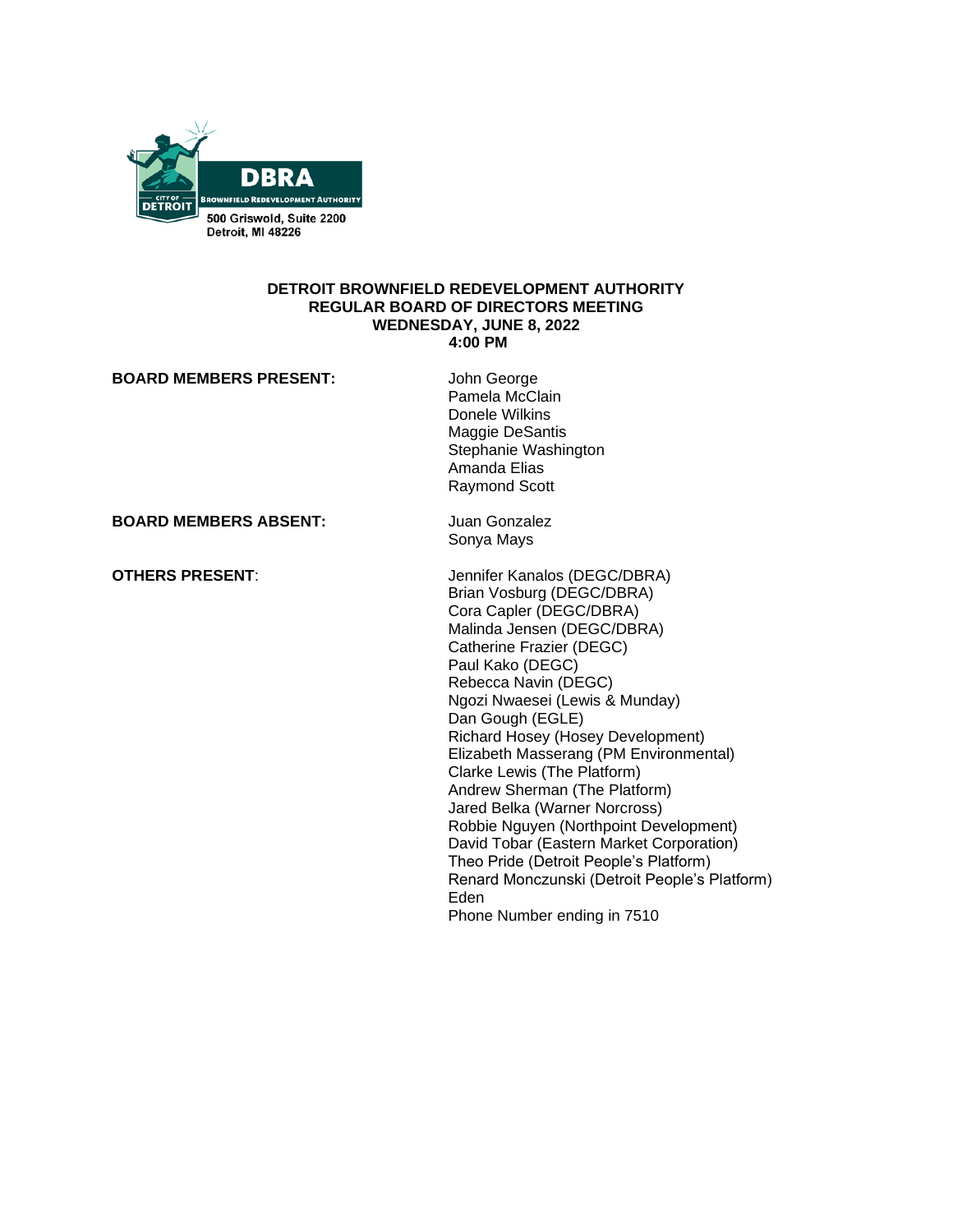

#### **MINUTES OF THE DETROIT BROWNFIELD REDEVELOPMENT AUTHORITY REGULAR MEETING WEDNESDAY, JUNE 8, 2022**

## **CALL TO ORDER**

Chairperson Raymond Scott called the meeting to order at 4:03 PM.

Ms. Kanalos took a roll call of the DBRA Board Members present and a quorum was established.

#### **GENERAL Approval of Minutes:**

Mr. Scott called for a motion approving the minutes of May 25, 2022 as presented. The Board took the following action:

Ms. Elias made a motion approving the minutes of the May 25, 2022 Board meeting, as presented. Mr. George seconded the motion.

DBRA Resolution Code 22-06-02-308 was unanimously approved.

## **PROJECTS**

**Greater Eastern Market: Authorization to Enter into Pittman Church Property Exchange Agreement** Ms. Frazier presented the Greater Eastern Market: Authorization to Enter into Pittman Church Property Exchange Agreement to the DBRA Board.

From 2018 to 2020, the Economic Development Corporation of the City of Detroit led a Neighborhood Framework Planning Study (the "Framework Plan") for the Eastern Market area of the city of Detroit on behalf of the City of Detroit Planning Department. The Framework Plan has three main goals: 1) create jobs for Detroiters by expanding the food sector; 2) improve the quality of life for residents; 3) keep the authenticity and function of Eastern Market. The Framework Plan lays out an urban sensitive design and thoughtful manner for food industry businesses to locate or expand in the area immediately adjacent to the Eastern Market core, known as the Greater Eastern Market.

In furtherance of the Framework Plan, in 2020, Detroit City Council and the Detroit Land Bank Authority ("DLBA") each authorized the execution of a Land Transfer Agreement (the "City LTA" and the "DLBA LTA", respectively) between the City of Detroit Brownfield Redevelopment Authority ("DBRA") and each of the City of Detroit (the "City") and the DLBA, which authorized the City and DLBA to convey land held by the City and the DLBA located within in the Greater Eastern Market area to the DBRA.

Recently, DBRA staff received a letter of interest from Pittman Memorial Church of God and Christ ("Pittman") proposing a land exchange in an effort to further the development of the Greater Eastern Market area. This proposal involved Pittman conveying to the DBRA a site that is approximately 8,624 square feet and is generally located at 2249 Wilkins St. (the "Property"). In exchange, i) the DBRA would convey 5 parcels currently owned by the City or the DLBA and identified on Exhibit A (collectively, the "Public Property") to Pittman, and ii) the Eastern Market Development Corporation ("EMDC") would provide Pittman with funding for certain mutually agreed to capital improvements in an amount not to exceed \$150,000.00.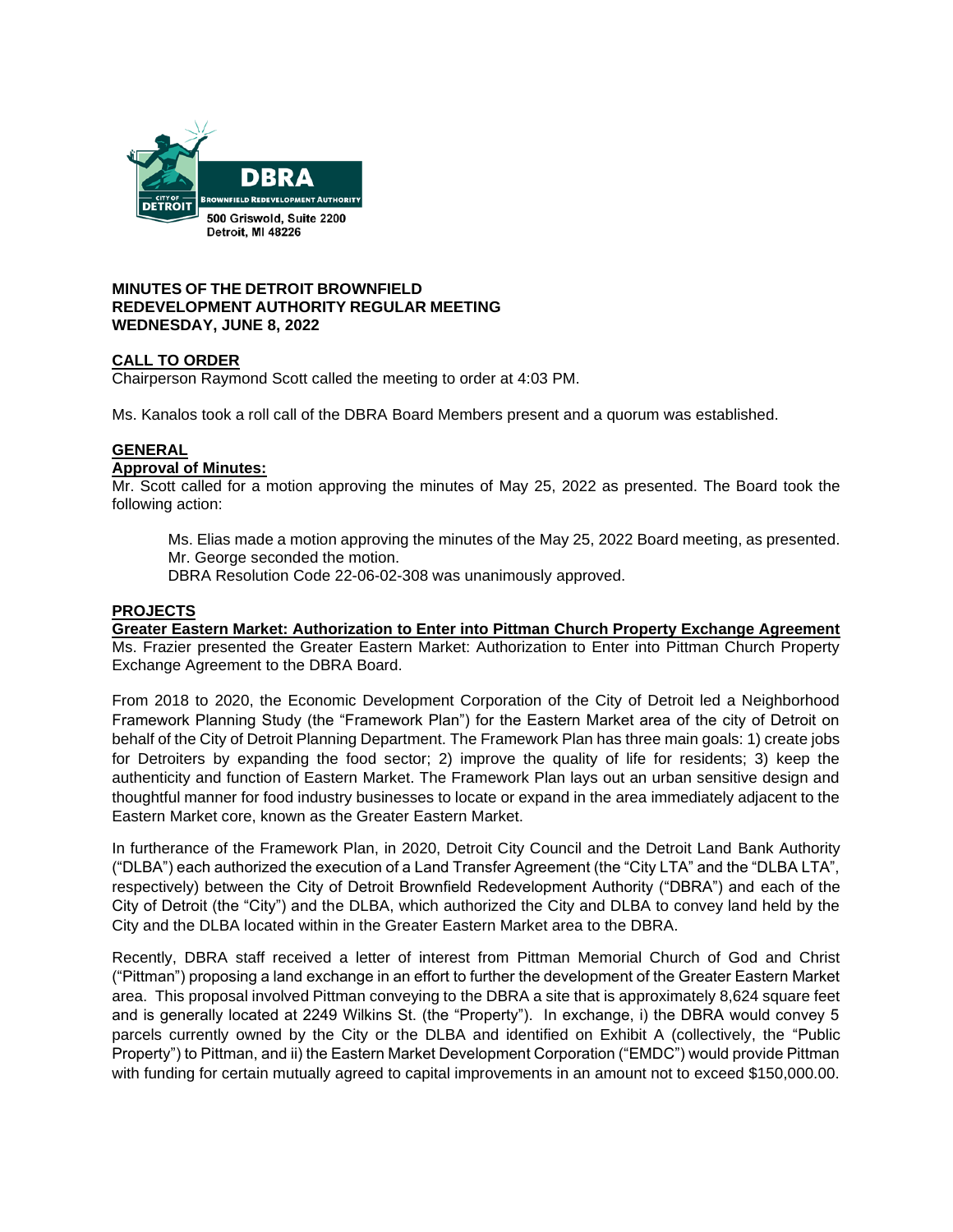As of today, EMDC has contracted for various capital improvements for the Pittman facility and various projects have been completed.

DBRA staff believes that acquiring the Property would be ideal for a future development consistent with the goals of the Framework Plan and that the conveyance of the Public Property to Pittman is fair and reasonable. The conveyance of the Public Property to DBRA in furtherance of the aforementioned transaction will be governed by the terms of the City LTA and DLBA LTA, as applicable.

To memorialize the transaction, DBRA staff requested the DBRA Board of Directors authorize the execution of a property exchange agreement with Pittman (the "Property Exchange Agreement") which will govern the terms of Pittman's conveyance of the Property to DBRA and DBRA's conveyance of the Public Property to Pittman, subject to receipt of any approvals required under the City LTA and the DLBA LTA.

Ms. DeSantis disclosed that she serves on the Board of Directors for the Eastern Market Development Corporation and asked if it would be advised that she abstain from the vote on this item. Mr. Kako advised that Ms. DeSantis does not hold a financial stake in the transaction and does not look to receive any financial gain from the transaction so she can vote on the item and thanked her for her disclosure to the DBRA Board.

Ms. DeSantis asked if the Eastern Market Development Corporation has provided any funding for the project. Mr. Kako stated that the Eastern Market Development Corporation has already provided funding for the work performed on Pittman and does not look to provide any funding for the Property and does not look to receive any funds through the Property Exchange Agreement.

Mr. George asked who the developer is for the Property. Ms. Frazier stated that there is not a developer for the Property at this time, the land transfer is to prepare the Property for a future development. Ms. DeSantis added that the Eastern Market Development Corporation is looking to attract food incubator spaces to the area to encourage the growth and expansion of food processing operations in the area.

Mr. Scott called for a motion approving the Greater Eastern Market: Authorization to Enter into Pittman Church Property Exchange Agreement, as presented. The Board took the following action:

Mr. George made a motion approving the Greater Eastern Market: Authorization to Enter into Pittman Church Property Exchange Agreement, as presented. Ms. DeSantis seconded the motion. DBRA Resolution Codes 22-06-290-03 was approved.

## **Former AMC Headquarters Redevelopment Project at 14250 Plymouth Road Brownfield Plan: Reimbursement Agreement**

Mr. Vosburg presented the Former AMC Headquarters Redevelopment Project at 14250 Plymouth Road Brownfield Plan: Reimbursement Agreement to the DBRA Board.

On May 11, 2022, the City of Detroit Brownfield Redevelopment Authority (the "DBRA") Board of Directors adopted a resolution authorizing the transmittal of the Brownfield Plan for the Former AMC Headquarters Redevelopment Project at 14250 Plymouth Road (the "Plan") to Detroit City Council ("City Council") with a recommendation for approval. The City Council public hearing for the Plan is scheduled to be held on June 16, 2022 and City Council is scheduled to approve the Plan on June 21, 2022.

## Project Introduction

NP Detroit Commerce Center, LLC is the project developer ("Developer"). The project includes the demolition, abatement, and preparation of the Property for the construction of one of the two following proposed building options, depending on prospective tenants. The first option includes two (2) buildings consisting of one (1) approximately 513,000 square foot building and one (1) approximately 215,000 square foot building that would house warehousing and light assembly industrial tenants (the "Option A"). The second option includes one (1) approximately 761,000 square foot building that would house warehousing and light assembly industrial tenants (the "Option B").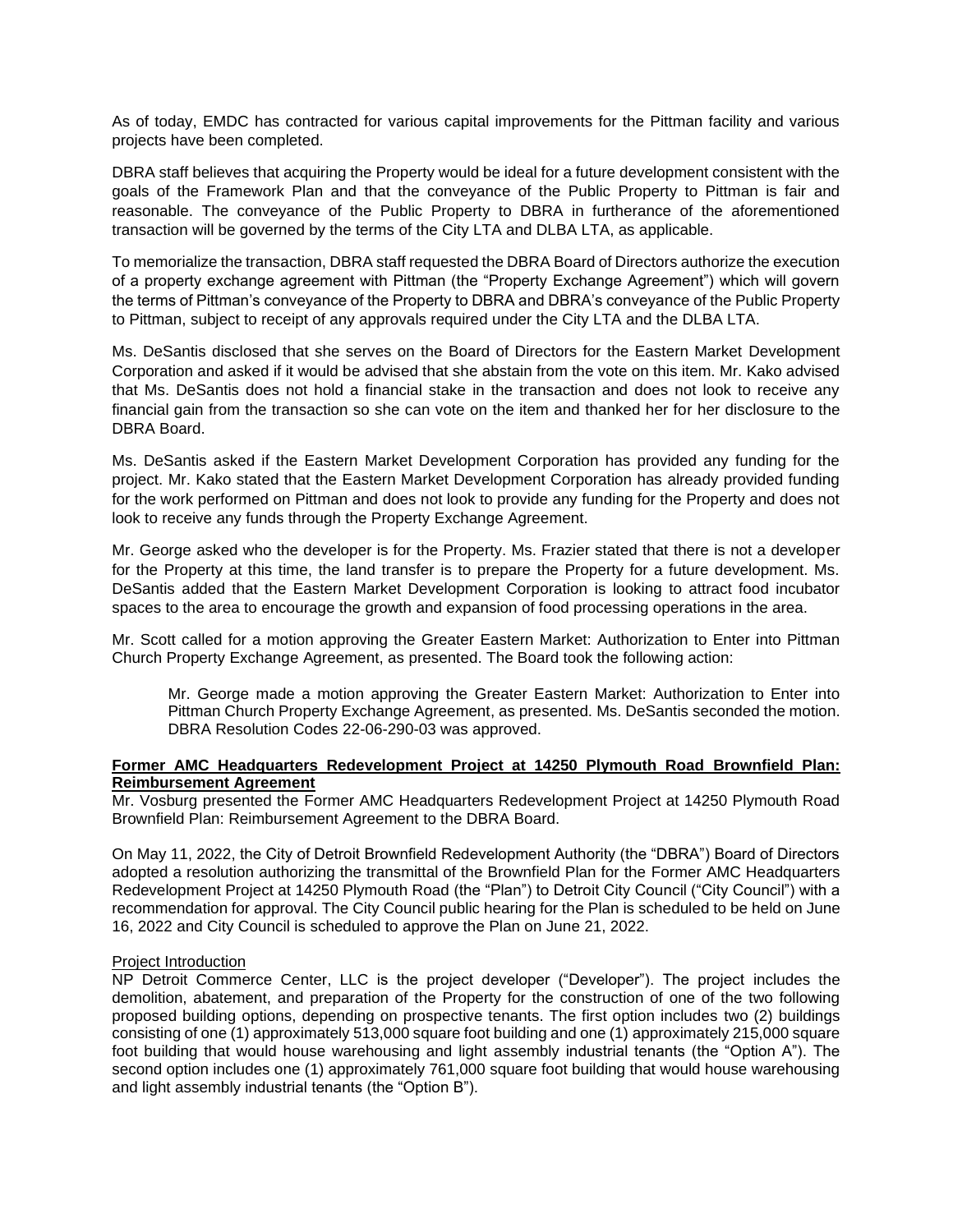The total hard costs for the project are estimated to be \$66 million and the total investment is estimated to be \$72.1 million. The Developer is requesting \$32,697,754.00 in TIF reimbursement. The Developer is requesting reimbursement of the \$32,697,754 while projected TIF reimbursement in the Plan is \$21,798,503.

There will be approximately 100 temporary construction jobs and approximately 350 permanent jobs are expected to be created by the project.

## **Property Subject to the Plan**

The eligible property (the "Property") consists of approximately 50 acres, bounded by Fullerton Avenue to the north, Hubbell Avenue, Strathmoor Street and Mark Twain Street to the east, and Plymouth Road to the south.

#### Basis of Eligibility

The Property is considered "eligible property" as defined by Act 381, Section 2 because (a) the Property was previously utilized for an industrial, commercial, or residential purpose; (b) it is located within the City of Detroit, a qualified local governmental unit under Act 381; and (c) the Property parcels have been determined to be a "Facility," "Blighted," or adjacent and contiguous to a parcel that has been determined to be a Facility or Blighted as defined by Act 381.

## Eligible Activities and Projected Costs

The "eligible activities" that are intended to be carried out at the Property are considered "eligible activities" as defined by Sec 2 of Act 381, because they include department specific activities, demolition, lead and asbestos abatement, site preparation, infrastructure improvements, and development, preparation and implementation of a brownfield plan and Act 381 Work Plan. The eligible activities and budgeted costs are intended as part of the development of the Property and will be financed solely by the Developer. The Authority is not responsible for any costs of eligible activities and will incur no debt. The eligible activities are estimated to commence within 18 months of approval of the Plan and be completed within 3 years.

## Tax Increment Financing (TIF) Capture

The Developer desires to be reimbursed for the costs of eligible activities. Tax increment revenue generated by the Property will be captured by the DBRA and used to reimburse the cost of the eligible activities completed on the Property after approval of this Plan pursuant to the terms of a Reimbursement Agreement with the DBRA.

| <b>Baseline Environmental Assessment Activities</b> | \$300,000.00    |
|-----------------------------------------------------|-----------------|
| <b>Department Specific Activities</b><br>2.         | \$11,675,873.00 |
| Demolition & Lead and Asbestos Abatement<br>3.      | \$14,470,000.00 |
| Site Preparation<br>4.                              | \$1,000,000.00  |
| Infrastructure Improvements<br>5.                   | \$1,000,000.00  |
| Brownfield Plan & Work Plan<br>6.                   | \$30,000.00     |
| Contingency (15%)<br>7.                             | \$4,221,881.00  |
| <b>Total Reimbursement to Developer</b>             | \$32,697,754.00 |
| <b>Authority Administrative Costs</b><br>8.         | \$4,064,311.00  |
| State Brownfield Redevelopment Fund<br>9.           | \$1,232,594.00  |
| 10. Local Brownfield Revolving Fund                 | \$0.00          |
| <b>TOTAL Estimated Costs</b>                        | \$37,994,659.00 |

## **COSTS TO BE REIMBURSED WITH TIF**

The actual cost of those eligible activities encompassed by this Plan that will qualify for reimbursement from tax increment revenues of the DBRA from the Property shall be governed by the terms of the Reimbursement Agreement. The developer is requesting \$32,697,754 while the projected TIF reimbursement in the Plan is \$21,798,503.

#### Other Incentives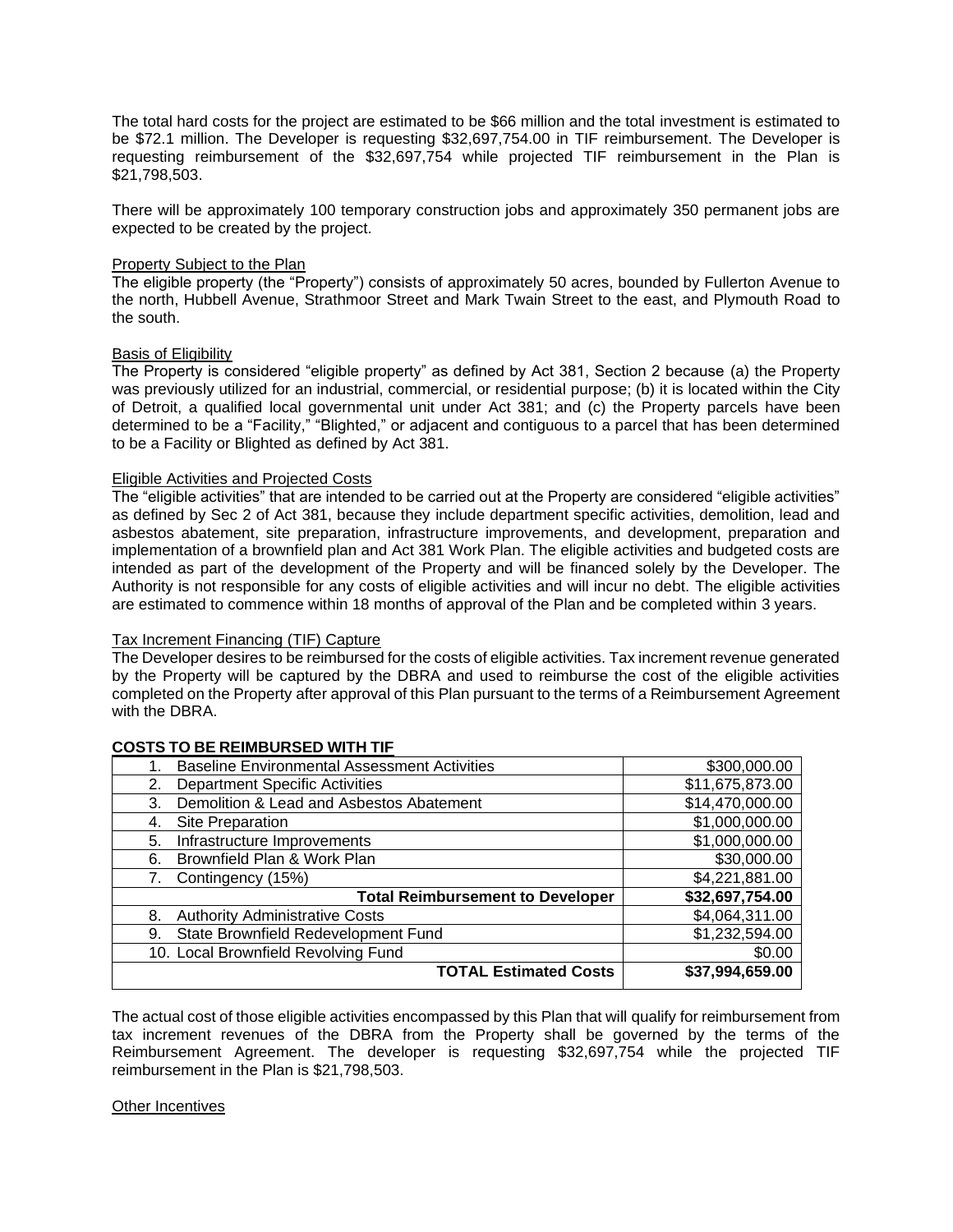The Developer is seeking additional incentives, which will include local and/or state approval of an Industrial Facilities Exemption (PA 198) Tax Abatement.

The Agreement and a resolution approving the Agreement and its subsequent execution were attached for the Board's review and approval.

Mr. Scott asked if there were any significant changes made to the Agreement. Mr. Vosburg stated that there were no significant changes made to the Agreement and that it is substantially the same Agreement that was entered into for the Former Cadillac Stamping Brownfield Plan.

Ms. DeSantis stated that this Plan is different from the Former Cadillac Stamping project with the same Developer because the DBRA Board has received public comment around the Developer voluntarily entering into a Community Benefits Agreement for the project as well as the preservation of the Administration Building. Mr. Vosburg clarified that he meant that the Agreement is substantially similar to the Reimbursement Agreement entered into for the Former Cadillac Stamping Brownfield Plan with the same developer and did not mean that the projects were the same.

Mr. Scott called for a motion approving the Former AMC Headquarters Redevelopment Project at 14250 Plymouth Road Brownfield Plan: Reimbursement Agreement, as presented. The Board took the following action:

Mr. George made a motion approving the Former AMC Headquarters Redevelopment Project at 14250 Plymouth Road Brownfield Plan: Reimbursement Agreement, as presented. Ms. McClain seconded the motion.

DBRA Resolution Codes 22-06-308-04 was approved.

#### **Former Fisher Body Plant Redevelopment Project at 6501 Hastings Street Brownfield Plan**

Mr. Vosburg presented the Former Fisher Body Plant Redevelopment Project at 6501 Hastings Street Brownfield Plan to the DBRA Board.

#### Project Introduction

Fisher 21 Lofts, LLC is the project developer ("Developer"). The project includes the redevelopment the Property into approximately 600,000 total square feet of commercial and residential space as well as adjoining parking. The residential space will provide approximately 433 units on floors 2-6, totaling 275,300 square feet with the remaining space split between amenities for residents and commercial space on the first floor to be utilized by multiple tenants. The Project will include site improvements associated with parking, green space, and storm water management. It is currently anticipated that construction will begin around April 1, 2023 with the Project completed by March of 2025.

The total investment is estimated to be \$137 million. The Developer is requesting \$24,881,300.00 in TIF reimbursement.

There will be approximately 350 temporary construction jobs and approximately 100 permanent jobs are expected to be created by the project.

#### Property Subject to the Plan

The eligible property (the "Property") consists of three (3) parcels (approximately 8 acres), bounded by Piquette Avenue to the north, St. Antoine Street to the west, Harper Avenue to the South (or North depending on the parcel), and Hastings Street to the east (or west depending on the parcel).

#### **Basis of Eligibility**

The Property is considered "eligible property" as defined by Act 381, Section 2 because (a) were previously utilized for an industrial, commercial or residential purpose; (b) are located within the City of Detroit, a qualified local governmental unit; and (c) were determined to be a "Facility" as defined by Act 381. or adjacent and contiguous to a parcel that has been determined to be a Facility as defined by Act 381.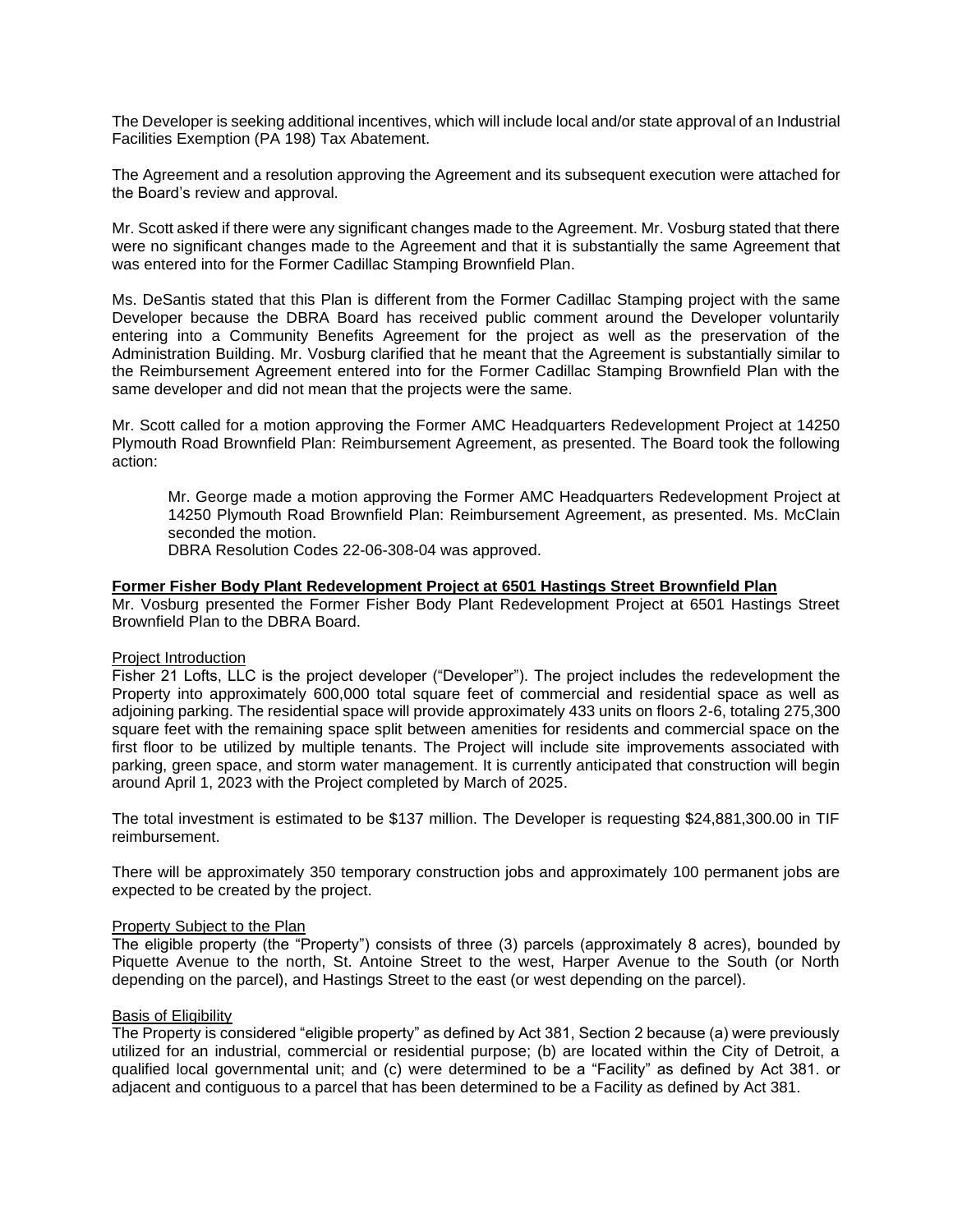#### Eligible Activities and Projected Costs

The "eligible activities" that are intended to be carried out at the Property are considered "eligible activities" as defined by Sec 2 of Act 381, because they include department specific activities, demolition, lead and asbestos abatement, site preparation, infrastructure improvements, interest, and the development, preparation and implementation of a brownfield plan and Act 381 Work Plan. The eligible activities and budgeted costs are intended as part of the development of the Property and will be financed solely by the Developer. The Authority is not responsible for any costs of eligible activities and will incur no debt. The eligible activities are estimated to commence within 18 months of approval of the Plan and be completed within 3 years.

#### Tax Increment Financing (TIF) Capture

The Developer desires to be reimbursed for the costs of eligible activities. Tax increment revenue generated by the Property will be captured by the DBRA and used to reimburse the cost of the eligible activities completed on the Property after approval of this Plan pursuant to the terms of a Reimbursement Agreement with the DBRA.

| 00010 10 DE KEIMDOROED WITH TH                            |                 |
|-----------------------------------------------------------|-----------------|
| <b>Baseline Environmental Assessment Activities</b><br>1. | \$103,300.00    |
| <b>Department Specific Activities</b><br>2.               | \$2,130,000.00  |
| Demolition<br>3.                                          | \$2,570,000.00  |
| Lead and Asbestos Abatement<br>4.                         | \$5,110,000.00  |
| Site Preparation<br>5.                                    | \$900,000.00    |
| Infrastructure Improvements<br>6.                         | \$5,150,000.00  |
| Brownfield Plan & Work Plan                               | \$30,000.00     |
| Contingency (15%)<br>8.                                   | \$2,379,000.00  |
| 9.<br>Interest                                            | \$6,509,000.00  |
| <b>Total Reimbursement to Developer</b>                   | \$24,881,300.00 |
| 10. Authority Administrative Costs                        | \$4,652,240.00  |
| 11. State Brownfield Redevelopment Fund                   | \$1,085,360.00  |
| 12. Local Brownfield Revolving Fund                       | \$760,085.00    |
| <b>TOTAL Estimated Costs</b>                              | \$31,378,985.00 |
|                                                           |                 |

#### **COSTS TO BE REIMBURSED WITH TIF**

The actual cost of those eligible activities encompassed by this Plan that will qualify for reimbursement from tax increment revenues of the DBRA from the Property shall be governed by the terms of the Reimbursement Agreement.

#### Other Incentives

The Developer is seeking additional incentives, which will include local and/or state approval of an Obsolete Property Rehabilitation Act (PA 146) and Neighborhood Enterprise Zone (PA 147) Tax Abatements.

#### DBRA-CAC Letter of Recommendation

The DBRA-CAC recommended approval of the Plan at the May 25, 2022 CAC meeting. Attached is the DBRA-CAC's letter of recommendation for the DBRA Board's consideration.

#### Public Comments

The DBRA public hearing for the Plan will be held on Monday, June 6, 2022 at 5:00 pm via Zoom. The results of the DBRA public hearing are attached. Additional public comments submitted via email are attached to the public hearing minutes.

Attached for the Board's review and approval was a resolution approving the Former Fisher Body Plant Redevelopment Project at 6501 Hastings Street Brownfield Redevelopment Plan and its submittal to Detroit City Council.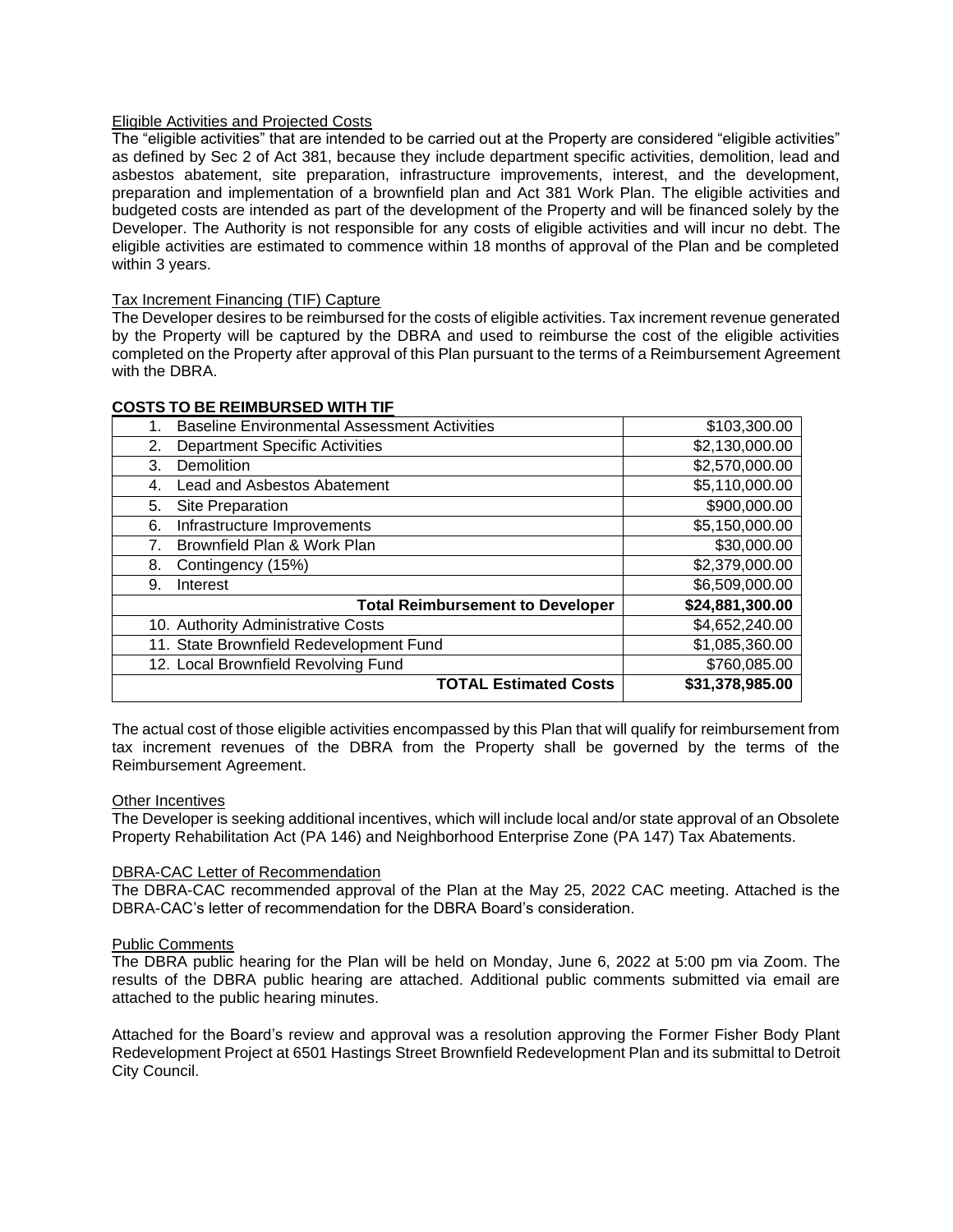Ms. DeSantis asked for more information on the results of the public hearing that was held for the Plan. Mr. Vosburg showed the public hearing minutes on the screen for the DBRA Board's review and gave a brief summary of the public comments that were received.

Ms. Elias asked for clarification on if there are affordable residential units included in the project. Mr. Vosburg stated that 20% of the residential units will be available at 80% of the Area Median Income (AMI) and that Mr. Pride's comment at the Brownfield Plan public hearing about the shortage of affordable residential options was in reference to the City of Detroit.

Ms. DeSantis stated that 80% of the AMI is not attainable for most Detroit residents and that the Developer stated that there is also a shortage of housing options for middle income residents. Ms. DeSantis added that she will not be voting to approve the Plan because she feels that there is funding available that would enable the Developer to provide residential units at deeper levels of affordability and it's not because she doesn't think it's a wonderful project and she commends the Developer for taking on such a large project.

Mr. Scott called for a motion to approve the Former Fisher Body Plant Redevelopment Project at 6501 Hastings Street Brownfield Plan and its submittal to Detroit City Council, as presented. The Board took the following action:

Ms. Washington made a motion to approve the Former Fisher Body Plant Redevelopment Project at 6501 Hastings Street Brownfield Plan and its submittal to Detroit City Council, as presented. Ms. Elias seconded the motion.

Ms. DeSantis voted no.

DBRA Resolution Codes 22-06-309-02 was approved.

## **411 Piquette Brownfield Plan**

Ms. Capler presented the 411 Piquette Brownfield Plan to the DBRA Board.

#### Project Introduction

411 Piquette, LLC is the project developer ("Developer"). The project includes the redevelopment the existing four-story, historic structure into approximately 162 apartment units, all priced at workforce housing rates ranging from 70% to 120% of the Area Median Income (AMI). The proposed 162 workforce housing units are comprised of 72 studios, 87 one-bedroom, and 3 two-bedroom, priced at 120% AMI or less, including 6% at 70% AMI and 47% at 80% AMI. The first floor will include a fitness room, postal lockers, package room, pet wash, and private workspaces for residents. The project will also reconfigure 175 surface parking spaces on the adjoined paved area. It is currently anticipated that construction will begin in the fall of 2022 with the project completed by December 2023.

The total investment is estimated to be \$37.3 million. The Developer is requesting \$2,071,298.00 in TIF reimbursement.

There will be approximately 75 temporary construction jobs and approximately 2 permanent jobs are expected to be created by the project.

#### Property Subject to the Plan

The eligible property (the "Property") consists of one (1) parcel, bounded by the property line to the north, Beaubien Boulevard to the east, Piquette Avenue to the south, and Brush Street to the west in the Milwaukee Junction neighborhood.

## Basis of Eligibility

The Property is considered "eligible property" as defined by Act 381, Section 2 because (a) it was previously utilized for an industrial or commercial purpose; (b) is located within the City of Detroit, a qualified local governmental unit; and (c) determined to be a "facility" as defined by Act 381 and (d) the Property is a "historic resource" as defined in section 90a of the Michigan strategic fund act, 1984 PA 270, MCL 125.2090a.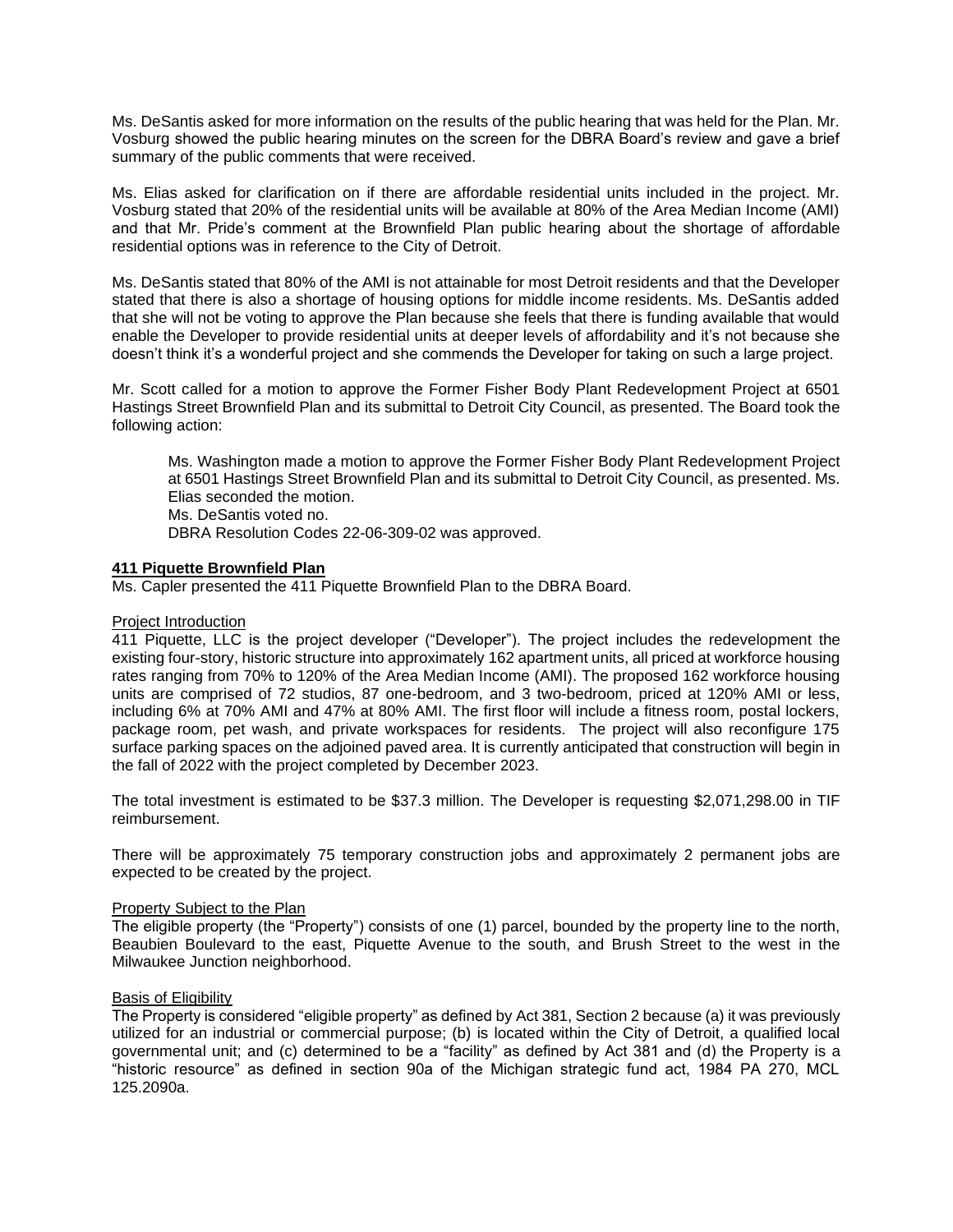## Eligible Activities and Projected Costs

The "eligible activities" that are intended to be carried out at the Property are considered "eligible activities" as defined by Sec 2 of Act 381, because they include pre-approved activities, department specific activities, site demolition, infrastructure improvements, site preparation, interest, and the development, preparation and implementation of a brownfield plan and Act 381 Work Plan. The eligible activities and budgeted costs are intended as part of the development of the Property and will be financed solely by the Developer. The Authority is not responsible for any costs of eligible activities and will incur no debt. The eligible activities are estimated to commence within 18 months of approval of the Plan and be completed within 3 years.

## Tax Increment Financing (TIF) Capture

The Developer desires to be reimbursed for the costs of eligible activities. Tax increment revenue generated by the Property will be captured by the DBRA and used to reimburse the cost of the eligible activities completed on the Property after approval of this Plan pursuant to the terms of a Reimbursement Agreement with the DBRA.

| Pre-Approved Activities                     | \$98,735.00    |
|---------------------------------------------|----------------|
| <b>Department Specific Activities</b><br>2. | \$469,500.00   |
| <b>Demolition</b><br>3.                     | \$800,000.00   |
| <b>Asbestos Abatement</b><br>4.             | \$151,000.00   |
| Site Preparation<br>5.                      | \$72,000.00    |
| Infrastructure Improvements<br>6.           | \$54,000.00    |
| Brownfield Plan & Work Plan                 | \$60,000.00    |
| Contingency (15%)<br>8.                     | \$231,975.00   |
| 9.<br>Interest                              | \$134,088.00   |
| <b>Total Reimbursement to Developer</b>     | \$2,071,298.00 |
| 10. Authority Administrative Costs          | \$634,857.00   |
| 11. State Brownfield Redevelopment Fund     | \$277,213.00   |
| 12. Local Brownfield Revolving Fund         | 1,259,514.00   |
| <b>TOTAL Estimated Costs</b>                | \$4,242,882.00 |

## **COSTS TO BE REIMBURSED WITH TIF**

The actual cost of those eligible activities encompassed by this Plan that will qualify for reimbursement from tax increment revenues of the DBRA from the Property shall be governed by the terms of the Reimbursement Agreement.

## Other Incentives

The Developer is seeking additional incentives, which will include local and/or state approval of an Obsolete Property Rehabilitation Act (PA 146) Tax Abatement.

Attached for the Board's review and approval is a resolution authorizing the 411 Piquette Brownfield Plan for submittal to the Community Advisory Committee for consideration and comment within 30 days of their receipt of the proposed Plan. In addition, it authorizes the President of the Detroit Economic Growth Corporation or any person designated by him, as a representative of the DBRA, to conduct a public hearing in the area to which the Proposed Plan applies within the next 30 days. This public hearing may be held jointly with any public hearing conducted by the Community Advisory Committee.

Mr. Sherman provided more information about the project including the new name for the project, Piquette Flats and more information on the Developer and its background. Mr. Sherman noted that due to recenlty updated metro Detroit AMI figures, 100% of the residential units will now be at or below 100% of the AMI. Mr. Sherman also sharedthe construction timeline for the project, and the cooperation of the Developer with the Ford Piquette Avenue Plant regarding the project.

Ms. DeSantis stated she comments the Developer for having residential units available for under 80% of the AMI and asked for more information on the capital stack for the project. Mr. Sherman stated that the capital stack consists of a senior lender, most likely Flagstar Bank, along with PACE financing, a loan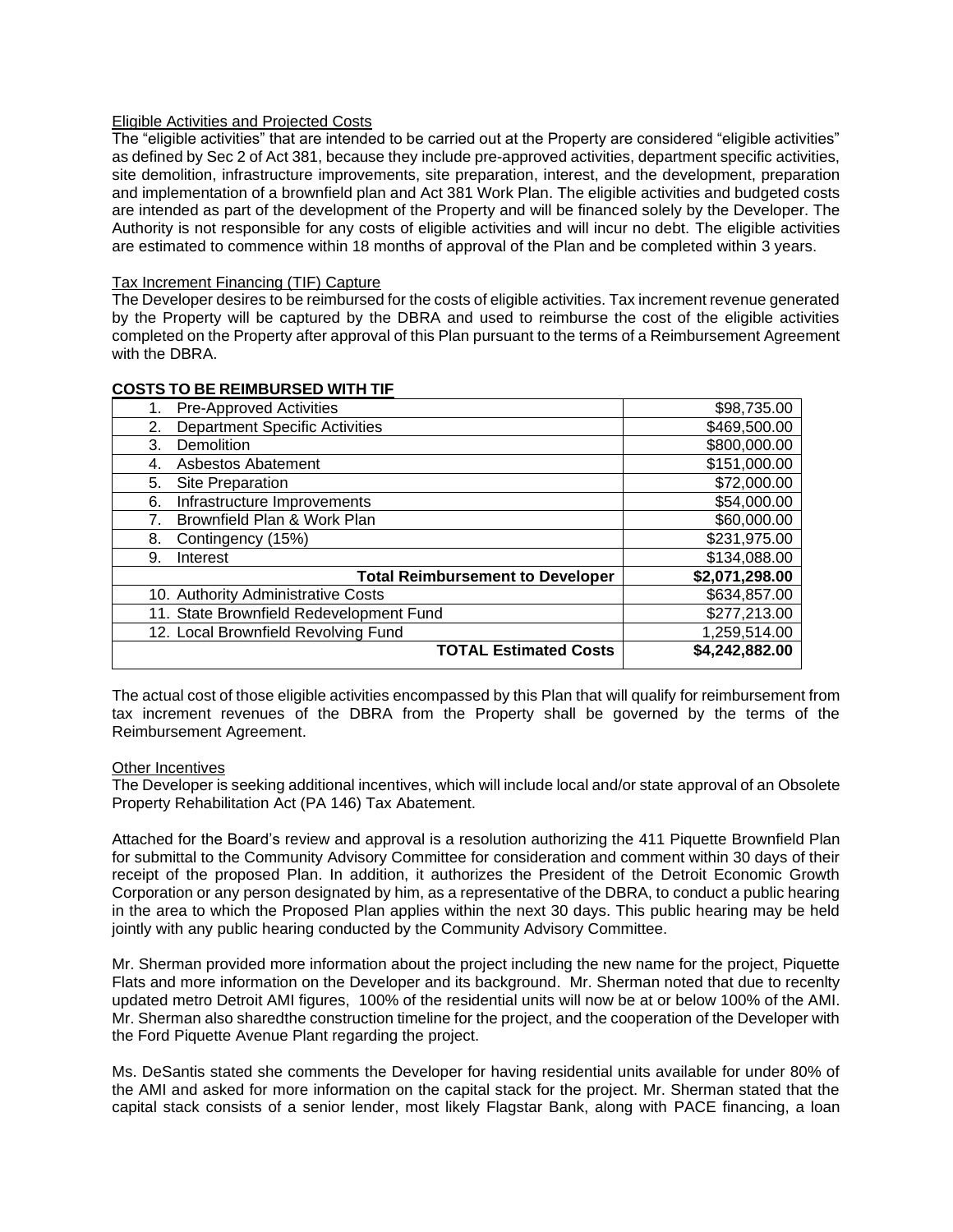through the Community Revitalization Program, Historic Tax Credits, and owner's equity which includes the land value.

Mr. Scott called for a motion to authorize a public hearing for the 411 Piquette Brownfield Plan and its referral to the DBRA-CAC, as presented. The Board took the following action:

Mr. George made a motion to authorize a public hearing for the 411 Piquette Brownfield Plan and it's referral to the DBRA-CAC, as presented. Ms. DeSantis seconded the motion. DBRA Resolution Codes 22-06-310-01 was approved.

#### **ADMINISTRATIVE**

None.

## **OTHER**

None.

## **PUBLIC COMMENT**

Mr. Scott called for public comment and stated that public comment will be limited to two minutes per speaker.

Mr. Pride stated that he is with the Detroit People's Platform, he does not believe that public funding should be used for projects that are not affordable and are luxury housing, that blight removal is not beneficial to the community when it is replaced with luxury housing that is not attainable for the community, that the addition of luxury housing is driving current residents out of the area because they can no longer afford to live there, and that the case that the projects are not possible without the use of tax incentives is not accurate.

Mr. Monczunski stated that he is with the Detroit People's Platform, and that public subsidies should not be used for projects with luxury housing and that those projects should use private financing instead.

## **ADJOURNMENT**

Citing no further business, Mr. Scott called for a motion to adjourn the meeting.

On a motion by Ms. McClain, seconded by Ms. Elias, the meeting was unanimously adjourned at 4:40 PM.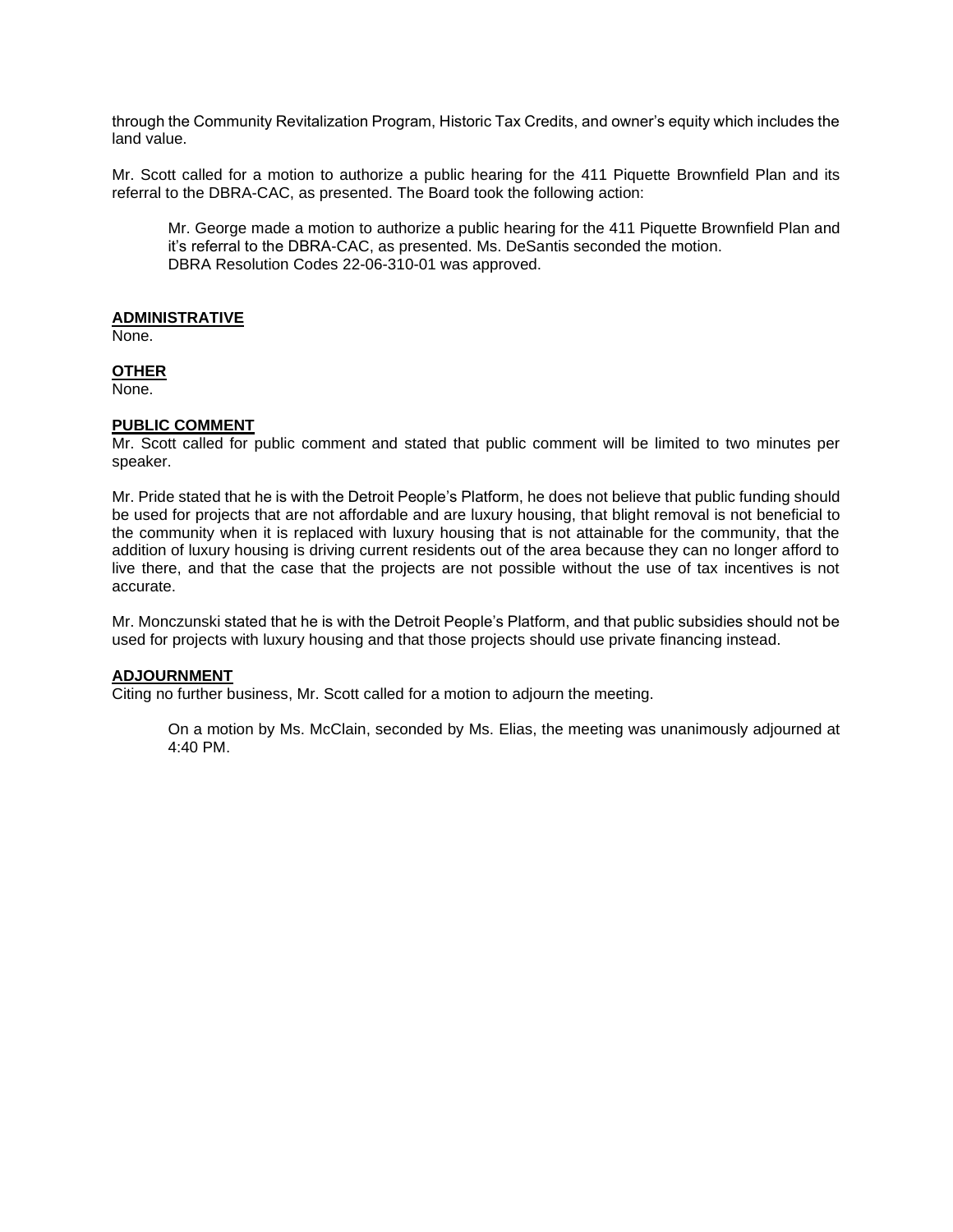

## **CODE DBRA 22-06-02-307**

## **APPROVAL OF MINUTES OF MAY 25, 2022**

RESOLVED, that the minutes of the regular meeting of May 25, 2022 are hereby approved and all actions taken by the Directors present at such meeting, as set forth in such minutes, are hereby in all respects ratified and approved as actions of the Detroit Brownfield Redevelopment Authority.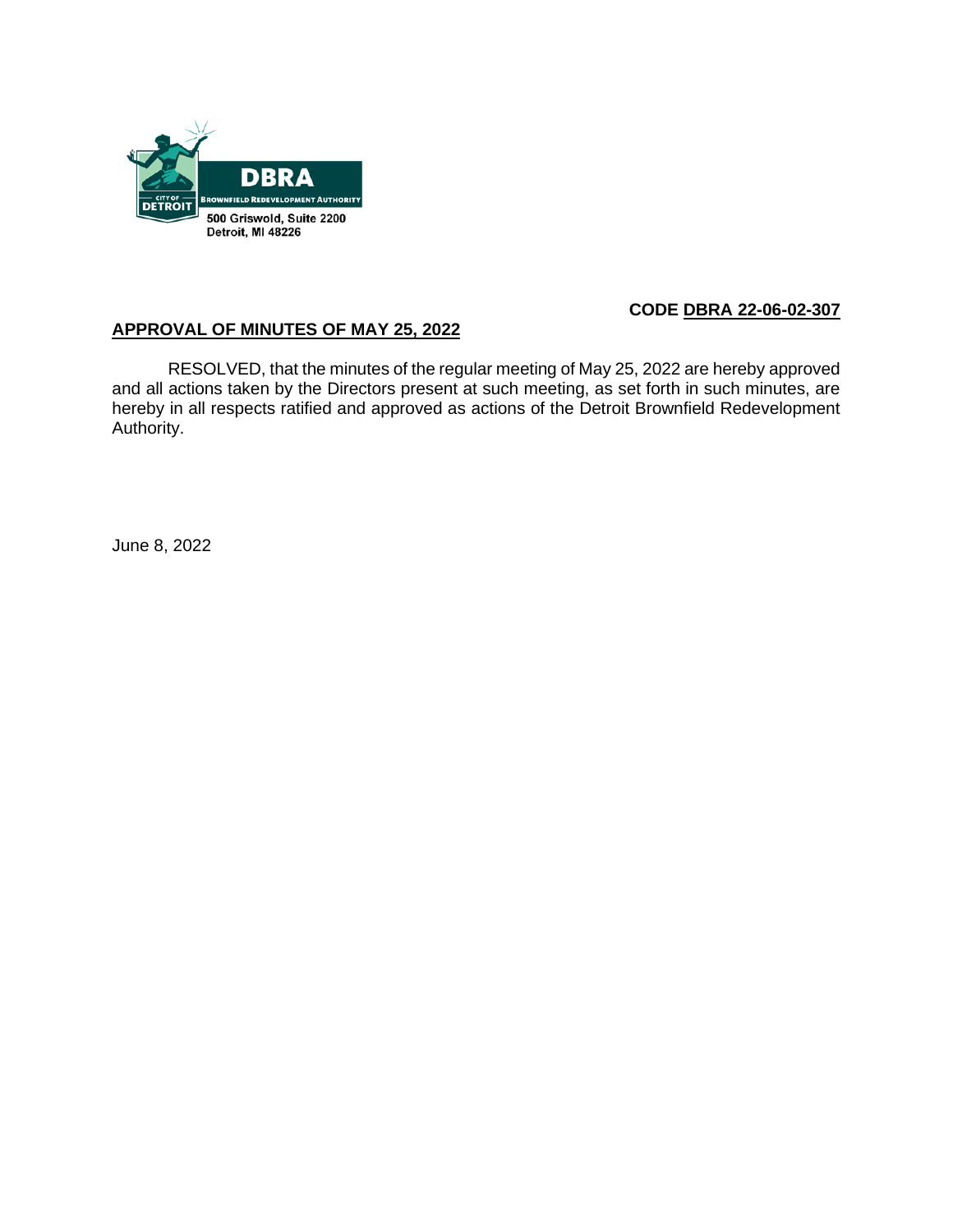

## **CODE DBRA 22-06-290-03**

## **LAND ASSEMBLY PROJECT: AUTHORIZATION TO ENTER INTO PITTMAN CHURCH PROPERTY EXCHANGE AGREEMENT, GREATER EASTERN MARKET**

**WHEREAS**, the Economic Development Corporation of the City of Detroit led a Neighborhood Framework Planning Study (the "Framework Plan") for the Eastern Market area of the city of Detroit on behalf of the City of Detroit Planning Department; and

**WHEREAS**, in furtherance of the Framework Plan, in 2020, Detroit City Council and the Detroit Land Bank Authority ("DLBA") each authorized the execution of a Land Transfer Agreement (the "City LTA" and the "DLBA LTA", respectively) between the City of Detroit Brownfield Redevelopment Authority ("DBRA") and each of the City of Detroit (the "City") and the DLBA, which authorized the City and DLBA to convey land held by the City and the DLBA located within in the Greater Eastern Market area to the DBRA; and

**WHEREAS,** DBRA staff received a letter of interest from Pittman Memorial Church of God and Christ ("Pittman") proposing a land exchange as follows: i) Pittman would convey to the DBRA a site that is approximately 8,624 square feet and is generally located at 2249 Wilkins St. (the "Property"), ii) the DBRA would convey 5 parcels currently owned by the City or the DLBA and identified on Exhibit A (collectively, the "Public Property") to Pittman, iii) the Eastern Market Development Corporation ("EMDC") would provide Pittman with funding for certain mutually agreed to capital improvements in an amount not to exceed \$150,000.00; and

**WHEREAS**, EMDC has contracted for various capital improvements for the Pittman facility and DBRA staff now seeks approval for the exchange of the Property and Public Property; and

**WHEREAS,** DBRA staff requests the DBRA Board of Directors authorize the execution of a property exchange agreement with Pittman (the "Property Exchange Agreement") which will govern the terms of Pittman's conveyance of the Property to DBRA and DBRA's conveyance of the Public Property to Pittman, subject to receipt of any approvals required under the City LTA and the DLBA LTA; and

**WHEREAS,** the transactions contemplated herein are consistent with the DBRA's purposes of promoting the revitalization and reuse of certain properties and is otherwise consistent with its powers and purposes.

**NOW, THEREFORE, BE IT RESOLVED**, that the DBRA Board of Directors hereby approves the transactions contemplated by this resolution, subject to receipt of any approvals required under the City LTA and the DLBA LTA.

**BE IT FURTHER RESOLVED**, that any one of the officers and any one of the Authorized Agents of the DBRA or any two of the Authorized Agents of the DBRA shall hereafter have the authority to negotiate and execute the Property Exchange Agreement consistent with the terms stated herein, together with such changes to either document that are reasonably required for the project and are approved by DBRA Authorized Agents and counsel, which changes are not inconsistent with the intent of this resolution, and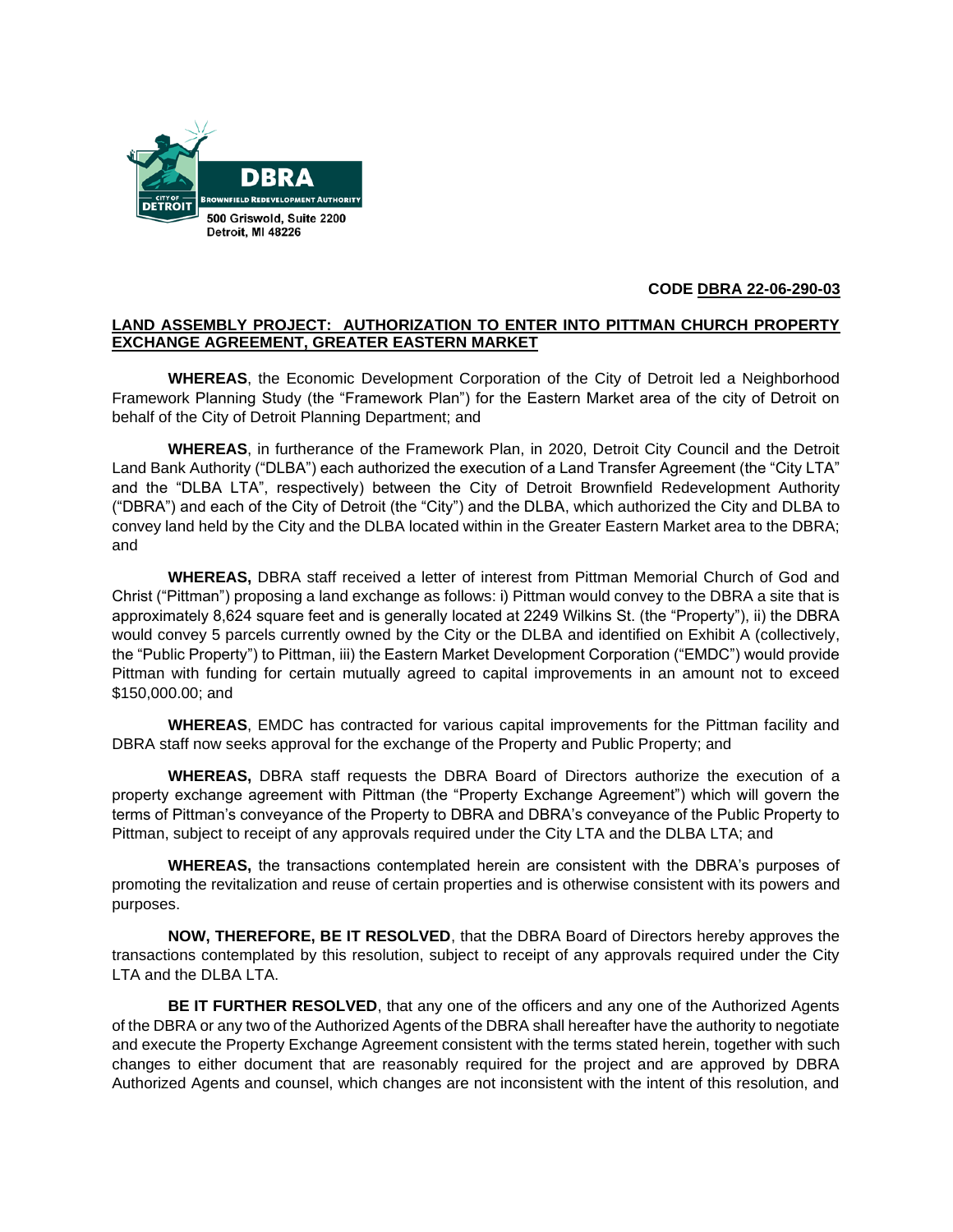negotiate and execute all documents, contracts, or other papers, and take such other actions, necessary or appropriate to implement the provisions and intent of this resolution on behalf of the DBRA.

**BE IT FINALLY RESOLVED**, that all of the acts and transactions of any officer or authorized agent of the DBRA, in the name and on behalf of the DBRA, relating to matters contemplated by the foregoing resolutions, which acts would have been approved by the foregoing resolutions except that such acts were taken prior to execution of these resolutions, are hereby in all respects confirmed, approved and ratified.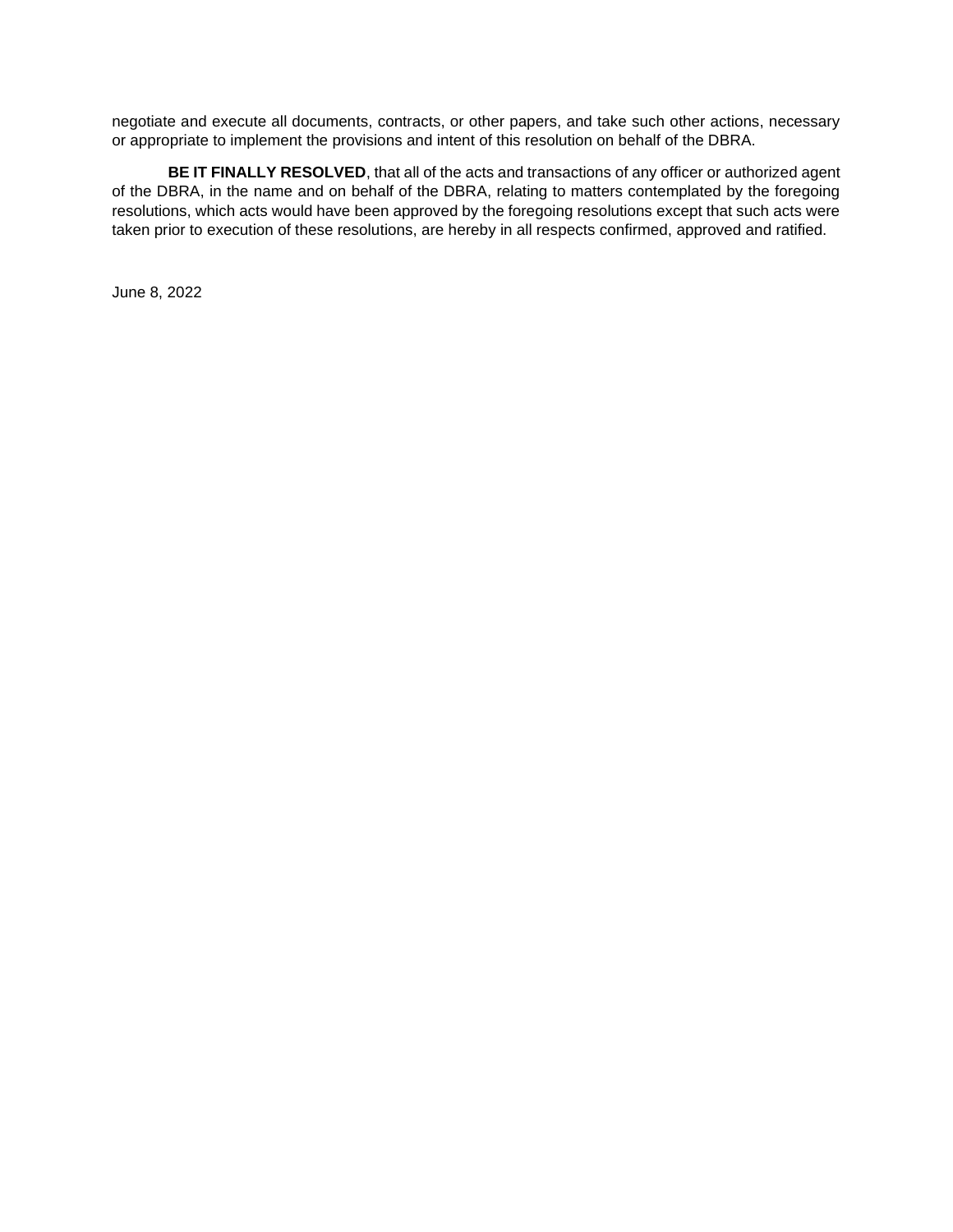| <b>Parcel</b> | <b>Address</b> | <b>Street</b> | <b>Notes</b> | SF     |
|---------------|----------------|---------------|--------------|--------|
| 9003897       | 3031           | Chene         | As is        | 2,156  |
| 9003898       | 3027           | Chene         | As is        | 2,156  |
| 9003899       | 3019           | Chene         | As is        | 2,156  |
| 9001479       | 2282           | Watson        | As is        | 2,156  |
| 9001480       | 2274           | Watson        | As is        | 2,156  |
|               |                |               |              | 10,780 |

# **Attachment A Public Property**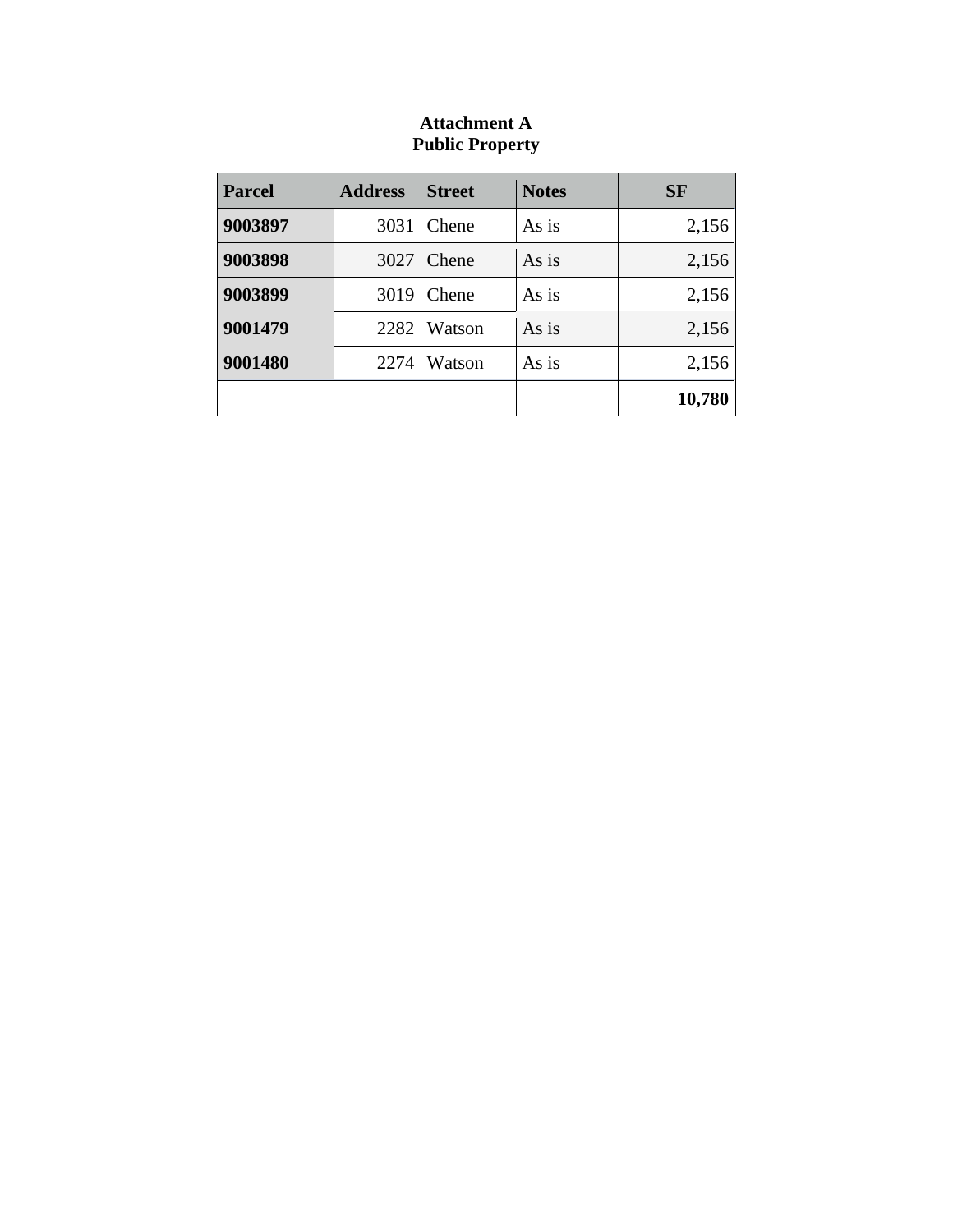

## **CODE DBRA 22-06-308-04**

## **FORMER AMC HEADQUARTERS REDEVELOPMENT PROJECT AT 14250 PLYMOUTH ROAD BROWNFIELD REDEVELOPMENT PLAN: REIMBURSEMENT AGREEMENT**

WHEREAS, on May 11, 2022, the Detroit Brownfield Redevelopment Authority (the "DBRA") Board of Directors adopted a resolution recommending approval by the Detroit City Council of the Brownfield Plan (the "Plan") for a project captioned Former AMC Headquarters Redevelopment Project at 14250 Plymouth Road (the "Project"); and

WHEREAS, on June 21, 2022, the Detroit City Council is expected to vote to approve the Plan; and

WHEREAS, a condition to reimbursing the developer for eligible activities under the Plan is that a Reimbursement Agreement (the "Agreement") be entered into between the DBRA and NP Detroit Commerce Center, LLC as developer of the Project; and

WHEREAS, the Agreement has been drafted, approved as to form by DBRA legal counsel; and

WHEREAS, the Board of Directors desires to approve the Agreement and authorize its execution and delivery on behalf of the DBRA; and

NOW THEREFORE, BE IT RESOLVED, by the DBRA Board of Directors as follows:

- 1. The Agreement, in substantially the form attached to this Resolution as Exhibit A, is hereby approved, with such necessary or desirable modifications additions, deletions or completions as are approved by DBRA legal counsel and the Officers or designated Authorized Agents of the DBRA executing the Agreement.
- 2. Any two Officers or designated Authorized Agents or one Officer and one designated Authorized Agent of the DBRA are authorized and directed to execute and deliver the Agreement.
- 3. All resolutions or parts of resolutions or other proceedings in conflict herewith shall be and the same hereby are repealed insofar as such conflict arises.
- 4. This Resolution shall take effect immediately upon its adoption.

BE IT FINALLY RESOLVED that all of the acts and transactions of any officer or authorized agent of the DBRA, in the name and on behalf of the DBRA, relating to matters contemplated by the foregoing resolutions, which acts would have been approved by the foregoing resolutions except that such acts were taken prior to execution of these resolutions, are hereby in all respects confirmed, approved and ratified.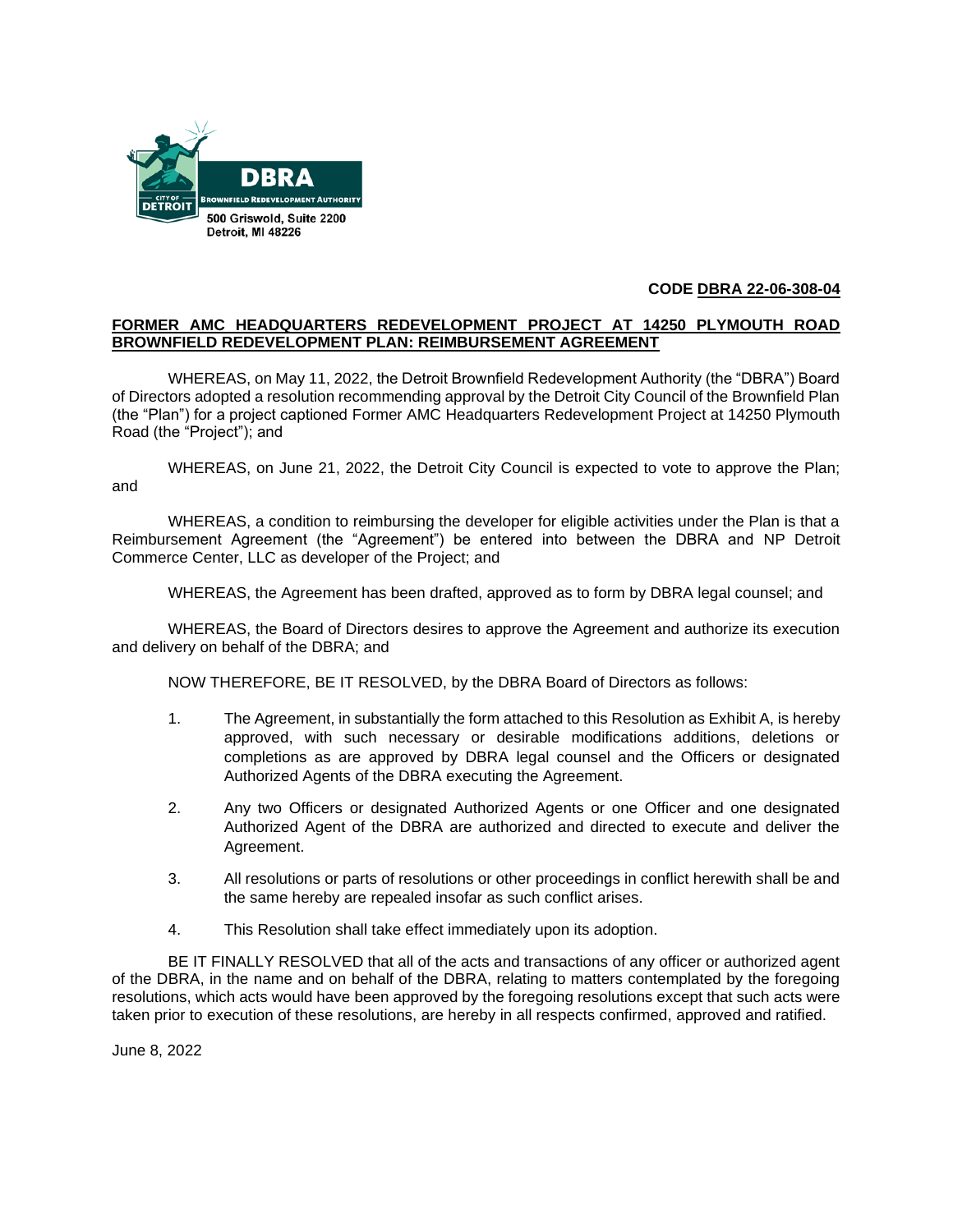

## **CODE DBRA 22-06-309-02**

## **FORMER FISHER BODY PLANT REDEVELOPMENT PROJECT AT 6501 HASTINGS STREET BROWNFIELD REDEVELOPMENT PLAN – TRANSMITTAL OF BROWNFIELD PLAN TO THE COMMUNITY ADVISORY COMMITTEE**

WHEREAS, pursuant to 381 PA 1996, as amended ("Act 381"), the City of Detroit Brownfield Redevelopment Authority (the "DBRA") has been established by resolution of the City Council of the City of Detroit (the "City Council") for the purpose of promoting the revitalization of environmentally distressed areas in the City of Detroit; and

WHEREAS, under Act 381 the DBRA is authorized to develop and propose for adoption by City Council a brownfield plan for one or more parcels of eligible property; and

WHEREAS, in accordance with the policies, procedures and bylaws governing the DBRA, the DBRA has submitted a proposed Brownfield Plan for the **Former Fisher Body Plant Redevelopment Project at 6501 Hastings Street Redevelopment Project** (the "Plan") to the Community Advisory Committee for its consideration and comment and has solicited comments by the public by publication of notice stating that the proposed Plan has been submitted to the Community Advisory Committee and by conducting a public hearing in the area to which the proposed Plan applies; and

WHEREAS, the Community Advisory Committee has considered the proposed Plan and approved a resolution recommending the approval of the proposed Plan by the DBRA and the City Council as presented by the DBRA; and

WHEREAS, in accordance with the provisions of Act 381, the Board of Directors of the DBRA has considered the proposed Plan and desires to approve the proposed Plan and to request that City Council call a public hearing to consider and adopt a resolution approving the proposed Plan.

NOW, THEREFORE, BE IT RESOLVED:

1. The Board of Directors of the DBRA has determined that the adoption of the Brownfield Plan for the **Former Fisher Body Plant Redevelopment Project at 6501 Hastings Street Redevelopment Project** is in keeping with the purposes of Act 381 and recommends submittal of the Plan to City Council for approval.

2. The Board of Directors of the DBRA approves the Plan substantially in the form attached hereto and on file with the Secretary of the DBRA.

3. Any Authorized Agent of the DBRA is authorized and directed to submit a certified copy of this Resolution and the Plan to the City Clerk, together with a request that the City Council call a public hearing concerning the Plan and to take all other actions required to approve the Plan in accordance with Act 381.

4. That any one of the officers and any one of the Authorized Agents of the DBRA or any two of the Authorized Agents of the DBRA shall hereafter have the authority to negotiate and execute all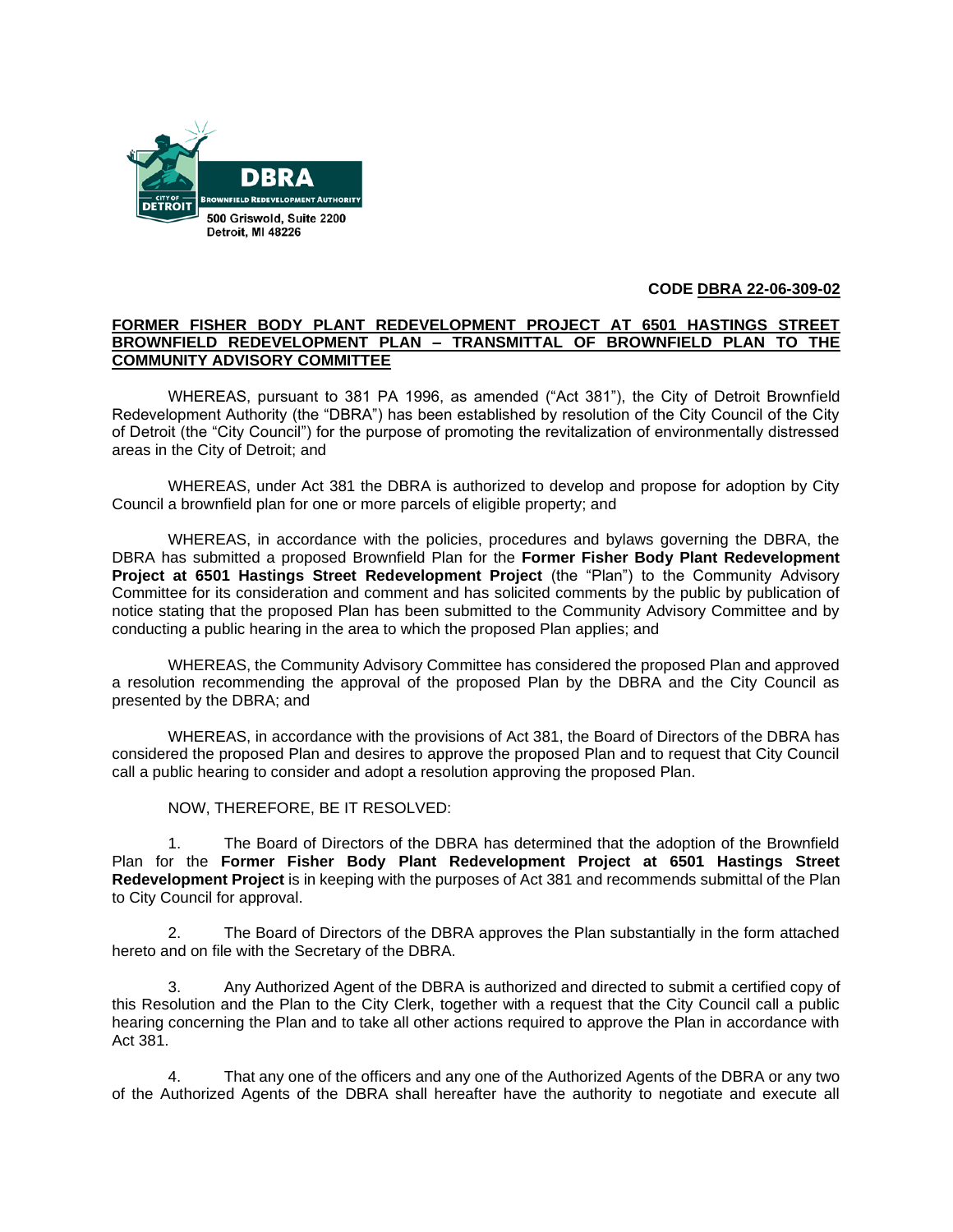documents, contracts, or other papers, and take such other actions, necessary or appropriate to implement the provisions and intent of this Resolution on behalf of the DBRA.

5. That all of the acts and transactions of any officer or authorized agent of the DBRA, in the name and on behalf of the DBRA, relating to matters contemplated by the foregoing resolutions, which acts would have been approved by the foregoing resolutions except that such acts were taken prior to execution of these resolutions, are hereby in all respects confirmed, approved and ratified.

6. All resolutions and parts of resolutions insofar as they conflict with the provisions of this resolution are rescinded.